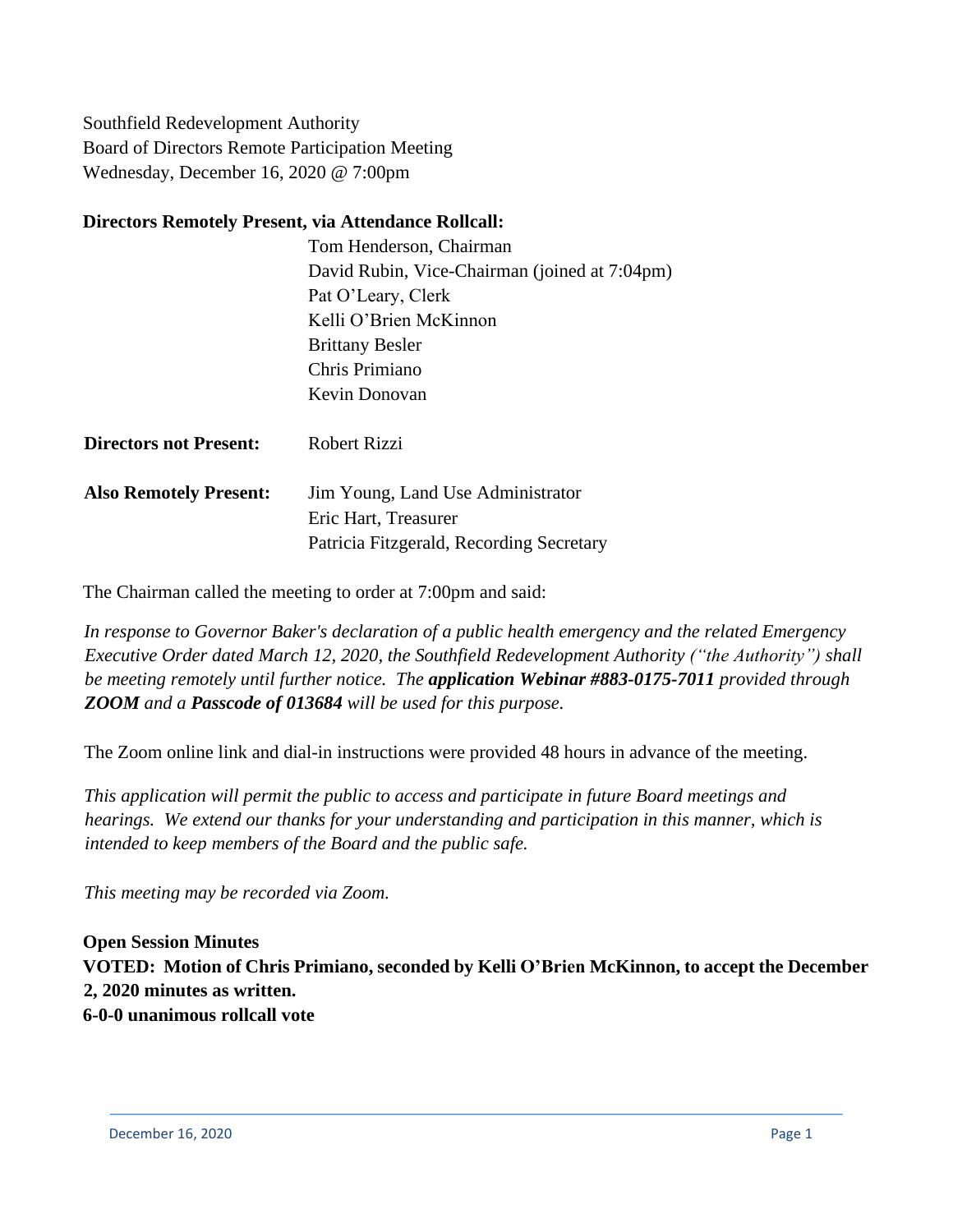# **2010A Infrastructure Bond Refunding Update**

**-** Presentation by Hilltop Securities

Chairman Henderson thanked those involved in putting together the refinancing on the 2010A Bond. The money coming back (about \$4 million) will be used on needed infrastructure projects.

Participating in the presentation were:

- Hinkley, Allen & Snyder LLP Jay Gonzalez, Kris Mousette, and Antonio Martini; Bond Counsel
- Hilltop Securities Maureen Gurghigian; Municipal Bond Advisor
- Stifel Robert Harding, Christopher Sheehan; Underwriter

Ms. Gurghigian gave an overview of the bond refunding, which took advantage of historically low interest rates and returned over \$4 million dollars in upfront savings. The team was able to obtain an investment grade rating and qualify for insurance at a lower rate. The market conditions on the day of pricing resulted in a true interest cost of 2.73% for the bonds. She said the closing will be December 18, 2020.

Mr. Young said there are six proposed infrastructure projects that they would like to address with the funds made available through this bond refunding effort. He said most are related to the wastewater collection system (sewer system). He said they hope to double the capacity for discharge to allow redevelopment efforts to continue over the next few years.

Mr. Sheehan explained the different type of investors involved in the bond refinancing.

Mr. Hart said the market timing could not have been better.

Mr. Gonzalez said it is very unusual to achieve such great results.

Mr. Donovan said this puts to bed any concerns in regards to the viability of the Authority and addresses a lot of concerns put forth by the state auditor.

*Public Comments:* none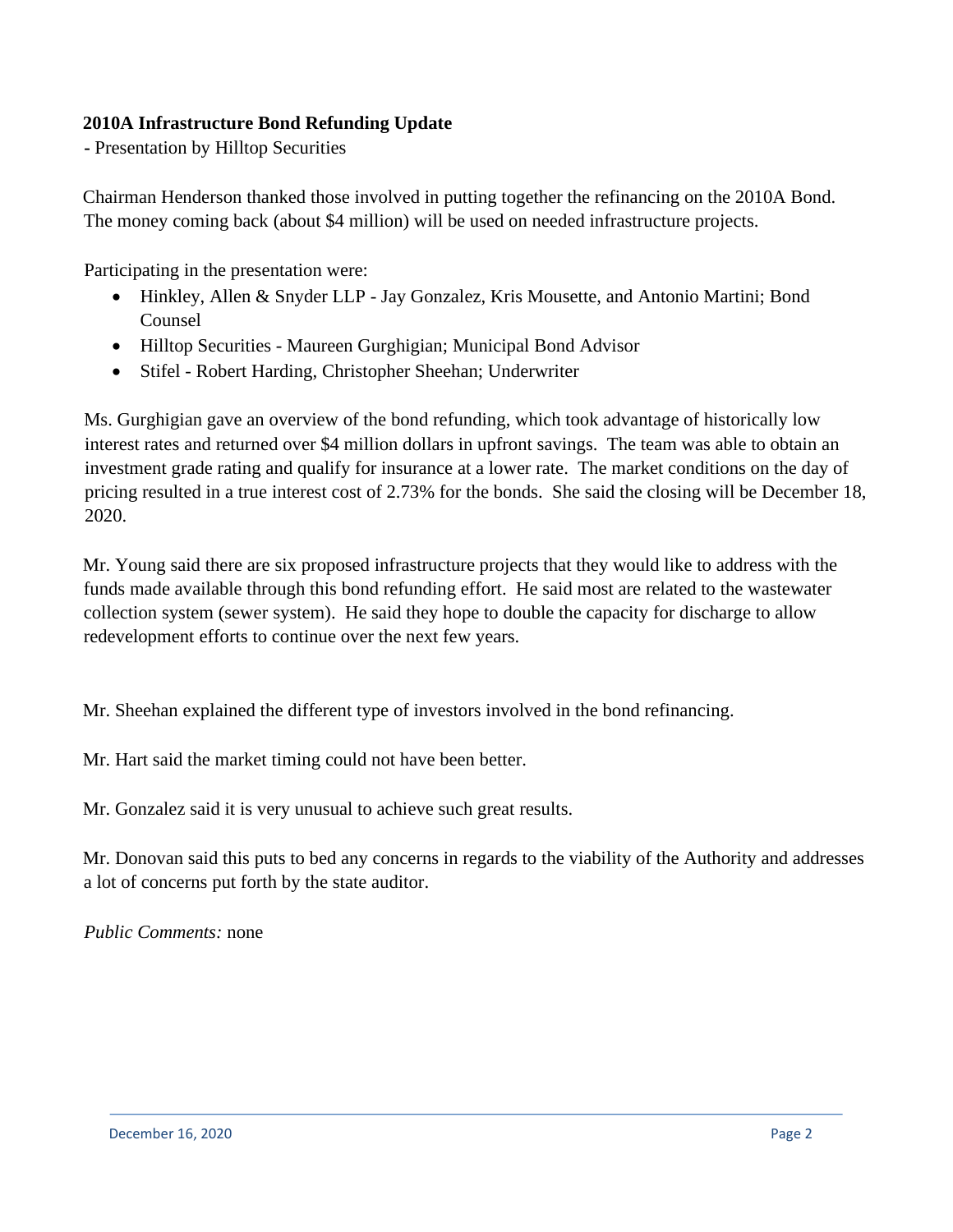# **Applicable Subdivision Board**

- Performance Bond Reduction Request for Winterwoods/Brookfield Village

Chairman Henderson said, regarding Pulte Homes, Brookfield Village project, the SRA had concerns last year about trails and some work that may not have been completed. They brought in Pat Brennan, Amory Engineers, and were able to address the pathways and get other issues resolved; stabilization of the trail edges with loam and seed is all that is needed.

Mr. Young said that the Bond is reviewed every year and is set to expire December 31, 2020. He said they are very happy with the new surfaced walking trails put down by Pulte and is recommending the bond be kept open and reduced to \$10,000 security to cover work to be done in the spring.

#### *Public comments*: none

#### Measure 20-021

**VOTED: Motion of Ton Henderson, seconded by Kelli O'Brien McKinnon, that the Applicable Subdivision Board approve a reduction of Pulte Homes of New England LLC's Bond #SUR23100075 for the Winterwoods project (a.k.a Brookfield Village) to \$10,000.00, and to authorize the Executive Director to execute any related riders. 7-0-0 rollcall vote**

### **Project Update**

-Water & Wastewater (Sewer): Chairman Henderson said Brookfield is continuing to negotiate the transfer of ownership of property. They are looking at water and sewer as part of their due diligence; there is a moratorium still on in Weymouth, and there are limited supply opportunities from Abington and Rockland. He added that once they enter a DDA they will be better able to understand water and sewer needs.

Mr. Young said, with the money being refunded on the 2010A Bond, the SRA will be able to assist with some of the infrastructure needs, especially on the sewer side. They have capacity issues today but can help with the solution.

Mr. Donovan said the MEPA certificate says the water will come from MWRA. He suggested that providing for water and sewer needs a regional solution.

### *Public Comments*

Mary Parsons of Rockland asked who the Master Developer is negotiating with; Chairman Henderson said they are negotiating with Washington Capital.